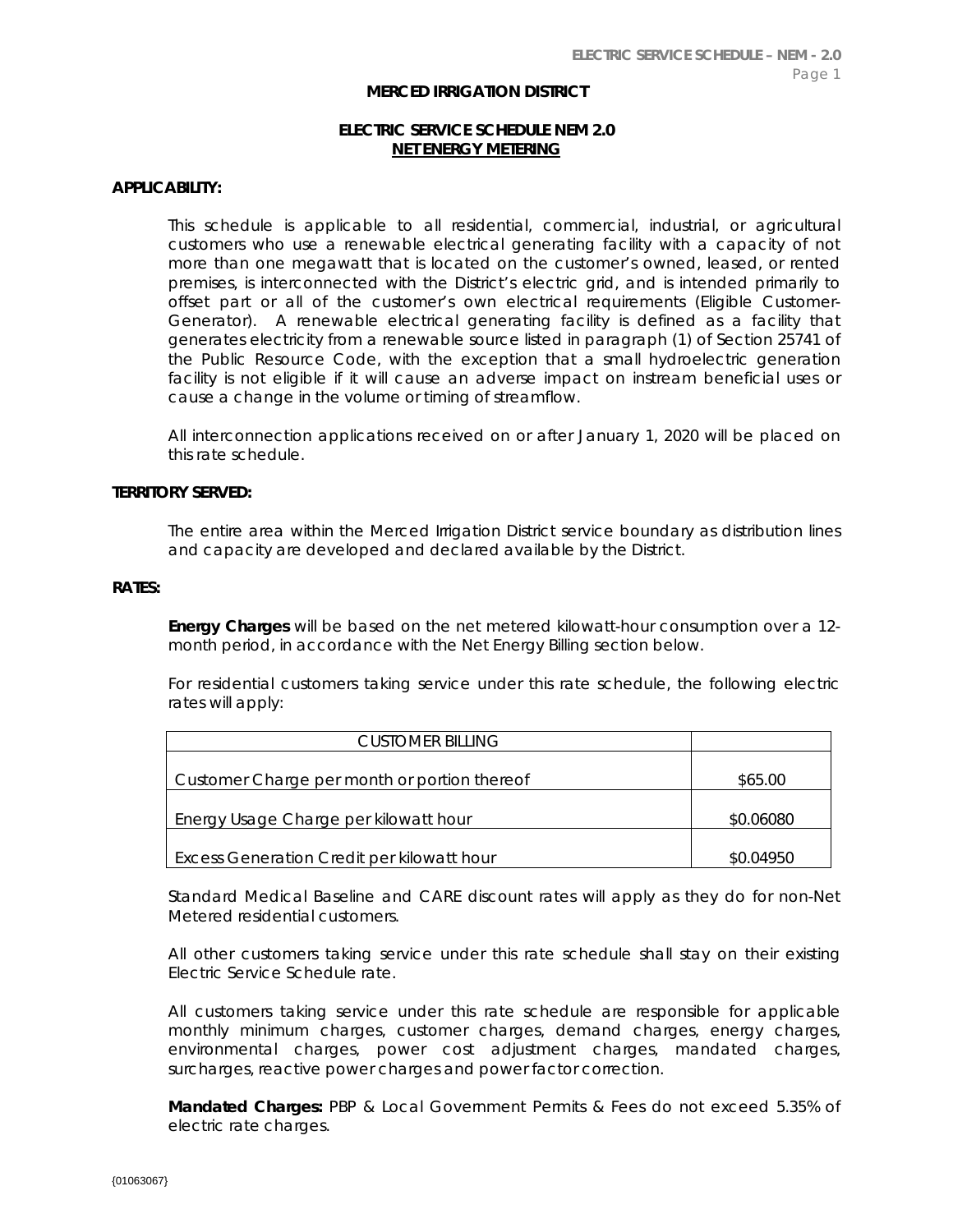### **MINIMUM CHARGE:**

The minimum charge for each month or portion thereof shall be the Customer Charge.

# **ENERGY USAGE CHARGE:**

Energy that is delivered from the grid, as measured by District-installed metering equipment, shall be billed based on the energy usage charge.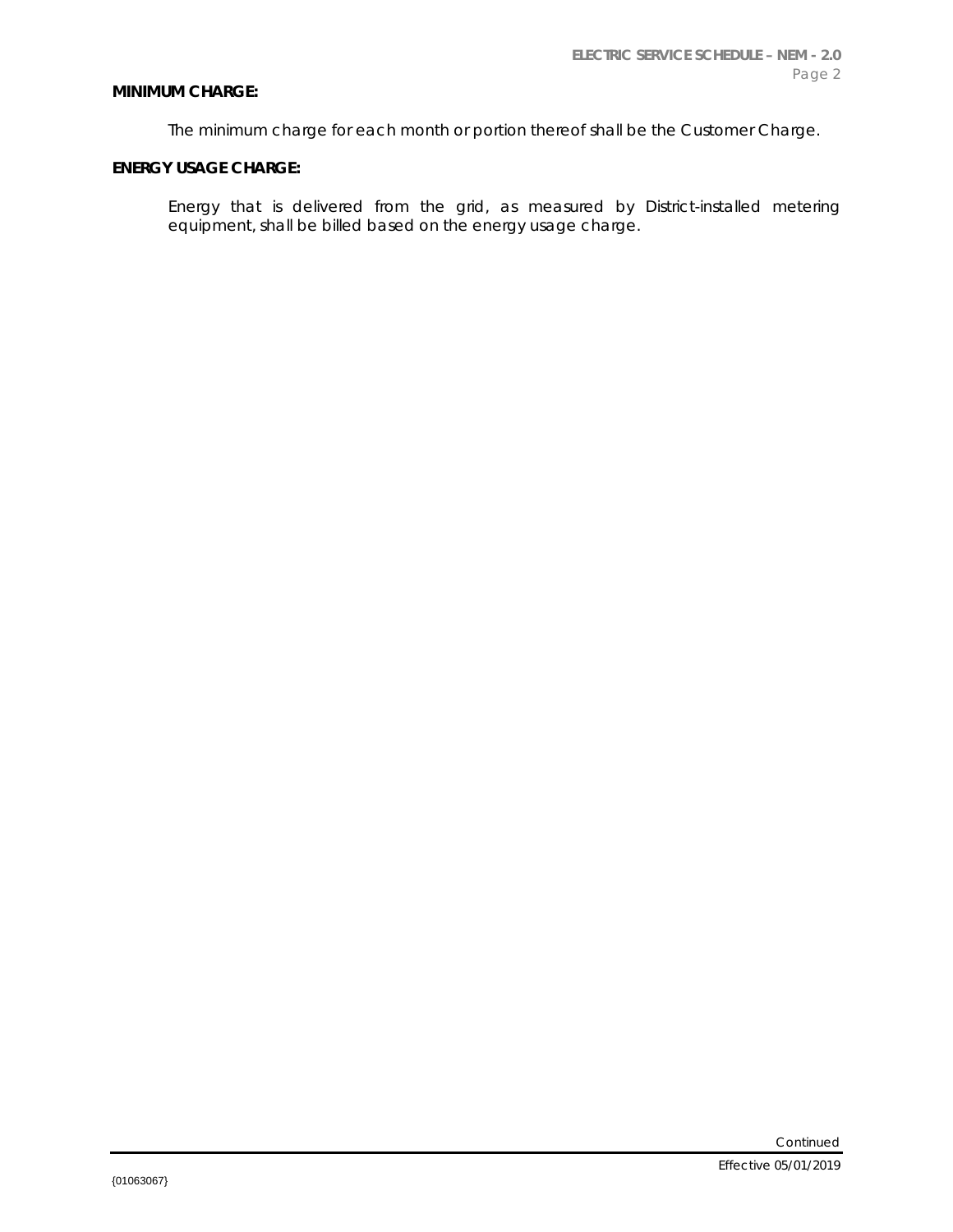### **EXCESS GENERATION CREDIT:**

Energy that is received from the customer, as measured by District-installed metering equipment, will be converted to a monetary value based on the excess generation credit and credited to the Customer's account.

### **NET ENERGY METERING:**

Net energy metering means measuring the difference between the electricity supplied by the District through the electric grid to the Eligible Customer-Generator and the electricity generated by the Eligible Customer-Generator and fed back to the electric grid over a 12-month period. At the end of the 12-month period following the date of final interconnection of the Eligible Customer-Generator's system with the District, and at each anniversary date thereafter, where the electricity generated by the Eligible Customer-Generator during the 12-month period exceeds the electricity supplied by the electric service provider during that same period, the Eligible Customer-Generator is a net electricity producer and the District shall retain any excess kilowatt-hours generated during the prior 12-month period.

### **SPECIAL CONDITIONS:**

- 1. METERING EQUIPMENT: Net energy metering shall be accomplished using a single meter capable of registering the flow of electricity in two directions. An additional meter or meters to monitor the flow of electricity in each direction may be installed with the consent of the Eligible Customer-Generator, at the expense of the District, and the additional metering shall be used only to provide the information necessary to accurately bill or credit the Eligible Customer-Generator, or to collect generating system performance information for research purposes. If the existing electrical meter of the Eligible Customer-Generator is not capable of measuring the flow of electricity in two directions, the Eligible Customer-Generator shall be responsible for all expenses involved in purchasing and installing a meter that is able to measure electricity flow in two directions. If an additional meter or meters are installed, the net energy metering calculation shall yield a result identical to that of a single meter.
- 2. NET ENERGY BILLING:

A. For all residential and small commercial and industrial customers taking service under this rate schedule and for each billing period, the net balance of moneys owed to the District for net consumption of electricity or credits owed to the Eligible Customer-Generator for net generation of electricity shall be carried forward as a monetary value until the end of each 12-month period or until the time the Eligible Customer-Generator terminates taking electric service from the District under this rate schedule, whichever comes soonest. The District shall provide net electricity consumption information with each regular bill, along with the current monetary balance owed the District for net electricity consumed since the last 12-month period ended. At the request of a customer, the District will permit the customer to pay monthly for net energy consumed.